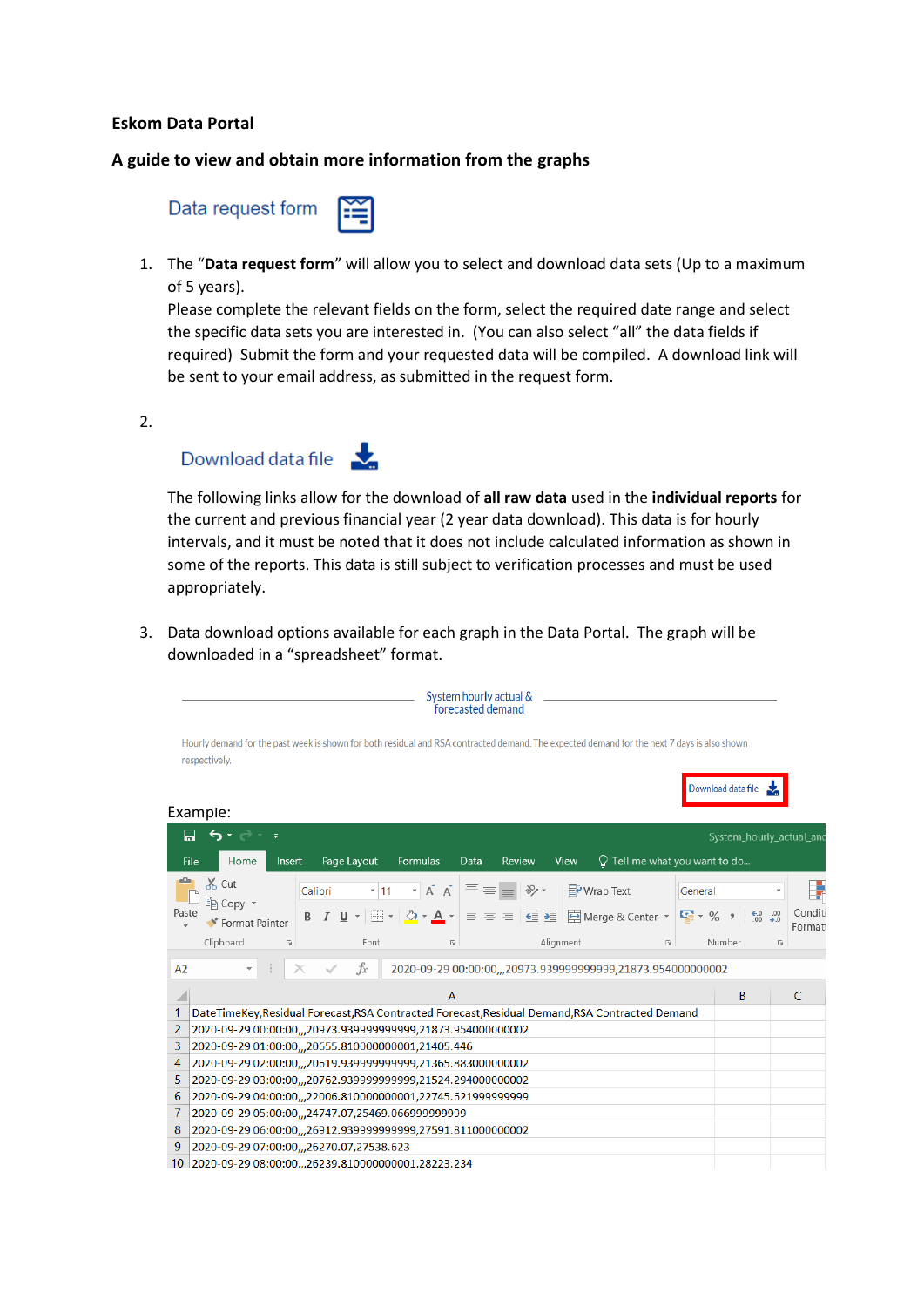4. Click on the legend options to view each data set of the graph individually. The specific information on the graph will be highlighted.



5. Hold your cursor over any part of the graph to view the specific details of that data point. A window will be displayed with the relevant information.

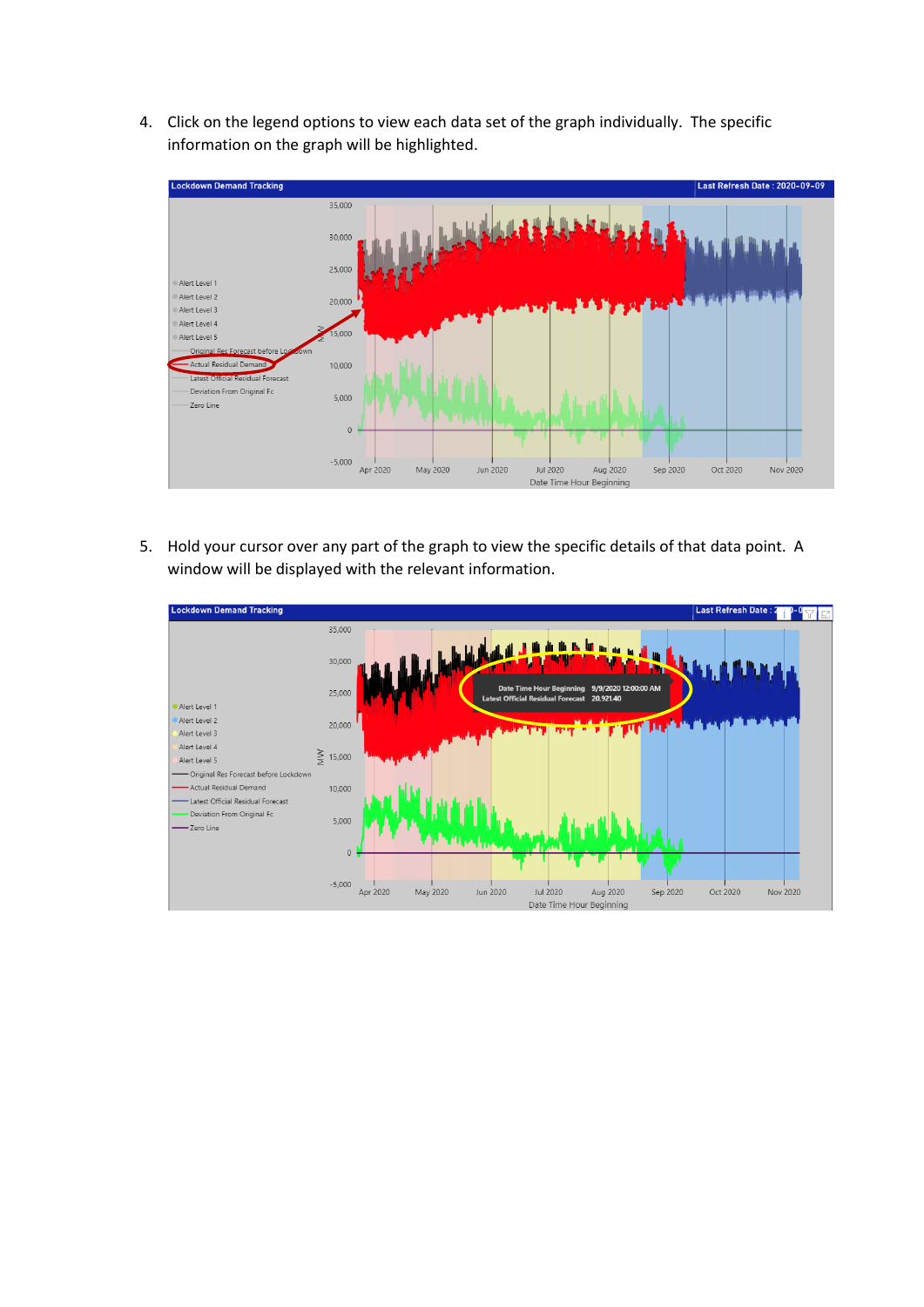By selecting any part of the graph (Left click) and then "Right click", a new window will appear with options to display as a table, or to "Include" or "Exclude" data for the selected data point.



If the "Include" option is selected, the graph will display as follows:

| <b>Lockdown Demand Tracking</b>                                                                             | Last Refresh Date: 2020-09-09                          |
|-------------------------------------------------------------------------------------------------------------|--------------------------------------------------------|
| 30,000                                                                                                      |                                                        |
| 25,000                                                                                                      | :                                                      |
| Alert Level 1<br>20,000<br>Alert Level 2                                                                    |                                                        |
| Alert Level 3<br>Alert Level 4<br>$\geq$ 15,000<br>Alert Level 5<br>- Original Res Forecast before Lockdown |                                                        |
| - Actual Residual Demand<br>10,000<br>- Latest Official Residual Forecast<br>Deviation From Original Fc     |                                                        |
| Zero Line                                                                                                   | 5,000                                                  |
|                                                                                                             | $\mathbb O$<br>Jun 20, 4PM<br>Date Time Hour Beginning |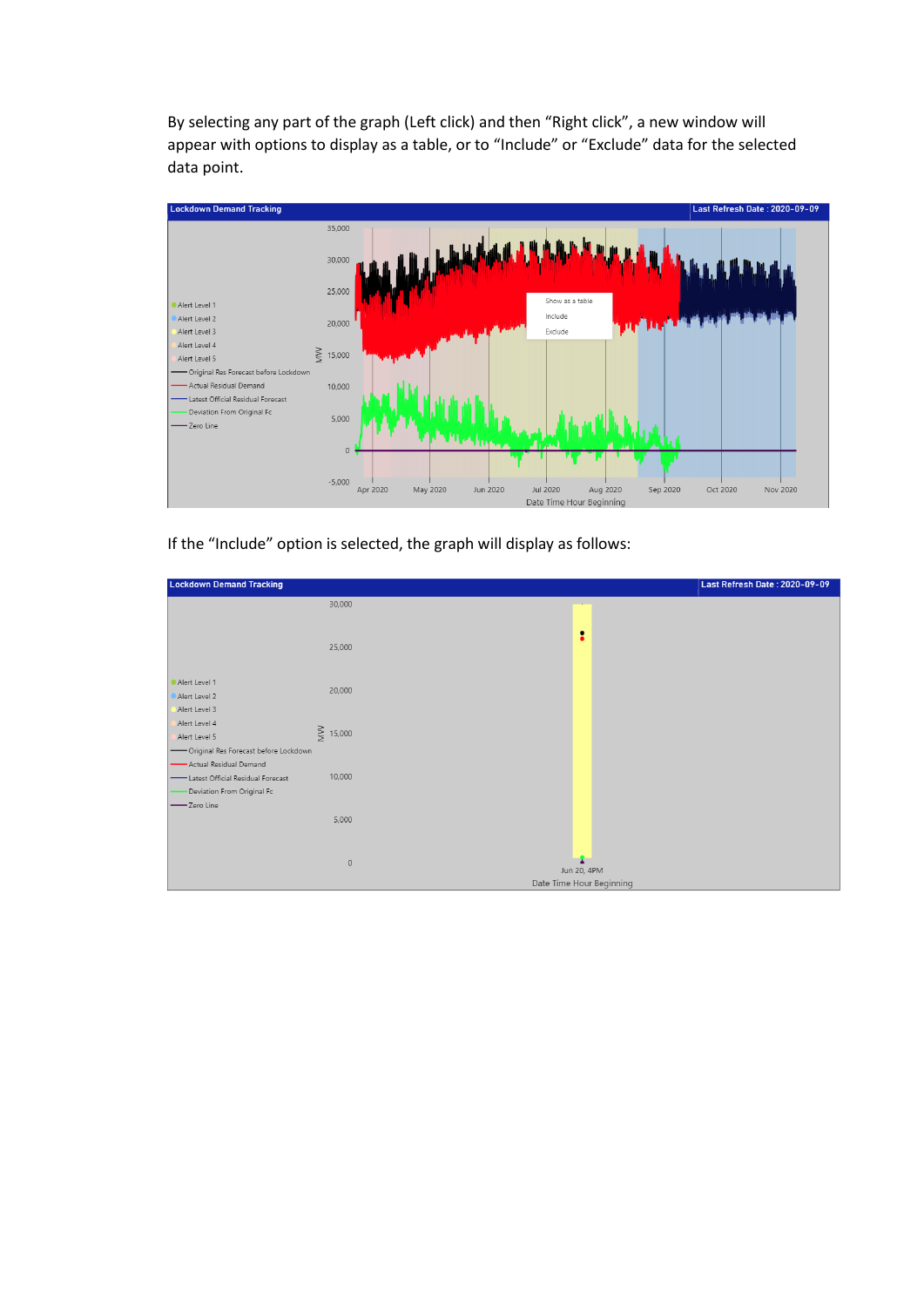By holding the cursor over specific data points, a window with the specific data will be displayed:

| <b>Lockdown Demand Tracking</b>         |               |                                                                                        | Last Refresh Date: 2020-0<br>TΕ |
|-----------------------------------------|---------------|----------------------------------------------------------------------------------------|---------------------------------|
|                                         | 30,000        |                                                                                        |                                 |
|                                         | 25,000        | 2<br>Date Time Hour Beginning 6/20/2020 4:00:00 PM<br>Actual Residual Demand 26,021.80 |                                 |
| Alert Level 1                           |               |                                                                                        |                                 |
| Alert Level 2                           | 20,000        |                                                                                        |                                 |
| Alert Level 3                           |               |                                                                                        |                                 |
| Alert Level 4<br>Alert Level 5          | $\geq$ 15,000 |                                                                                        |                                 |
| - Original Res Forecast before Lockdown |               |                                                                                        |                                 |
| - Actual Residual Demand                |               |                                                                                        |                                 |
| - Latest Official Residual Forecast     | 10,000        |                                                                                        |                                 |
| Deviation From Original Fc              |               |                                                                                        |                                 |
| Zero Line                               |               |                                                                                        |                                 |
|                                         | 5,000         |                                                                                        |                                 |
|                                         |               |                                                                                        |                                 |
|                                         | $\circ$       | Jun 20, 4PM                                                                            |                                 |
|                                         |               | Date Time Hour Beginning                                                               |                                 |

By "Right clicking" on the specific part of the graph, the option of displaying the table with only the selected data will be displayed.

| Back to report                         | <b>LATEST LOCKDOWN TRACKER</b> |           |        |         |         |           |                                                                                                                                                                                               |  |
|----------------------------------------|--------------------------------|-----------|--------|---------|---------|-----------|-----------------------------------------------------------------------------------------------------------------------------------------------------------------------------------------------|--|
|                                        |                                | 30,000    |        |         |         |           |                                                                                                                                                                                               |  |
| Alert Level 1                          |                                |           |        |         |         |           | ٠                                                                                                                                                                                             |  |
| Alert Level 2                          |                                |           |        |         |         |           |                                                                                                                                                                                               |  |
| Alert Level 3                          |                                | 20,000    |        |         |         |           |                                                                                                                                                                                               |  |
| Alert Level 4                          |                                |           |        |         |         |           |                                                                                                                                                                                               |  |
| Alert Level 5                          |                                | <b>MW</b> |        |         |         |           |                                                                                                                                                                                               |  |
| -Original Res Forecast before Lockdown |                                | 10,000    |        |         |         |           |                                                                                                                                                                                               |  |
| - Actual Residual Demand               |                                |           |        |         |         |           |                                                                                                                                                                                               |  |
| - Latest Official Residual Forecast    |                                |           |        |         |         |           |                                                                                                                                                                                               |  |
| Deviation From Original Fc             |                                | $\Omega$  |        |         |         |           | ►                                                                                                                                                                                             |  |
| -Zero Line                             |                                |           |        |         |         |           | Jun 20, 4PM                                                                                                                                                                                   |  |
|                                        |                                |           |        |         |         |           | Date Time Hour Beginning                                                                                                                                                                      |  |
|                                        |                                |           |        |         |         |           |                                                                                                                                                                                               |  |
|                                        |                                |           |        |         |         |           | Date Time Hour Beginning Alert Level 1 Alert Level 2 Alert Level 3 Alert Level 4 Alert Level 5 Actual Residual Demand Original Res Forecast before Lockdown Latest Official Residual Forecast |  |
| 6/20/2020 4:00:00 PM                   | $\circ$                        | 0         | 100000 | $\circ$ | $\circ$ | 26,021.80 | 26,672.32                                                                                                                                                                                     |  |
|                                        |                                |           |        |         |         |           |                                                                                                                                                                                               |  |